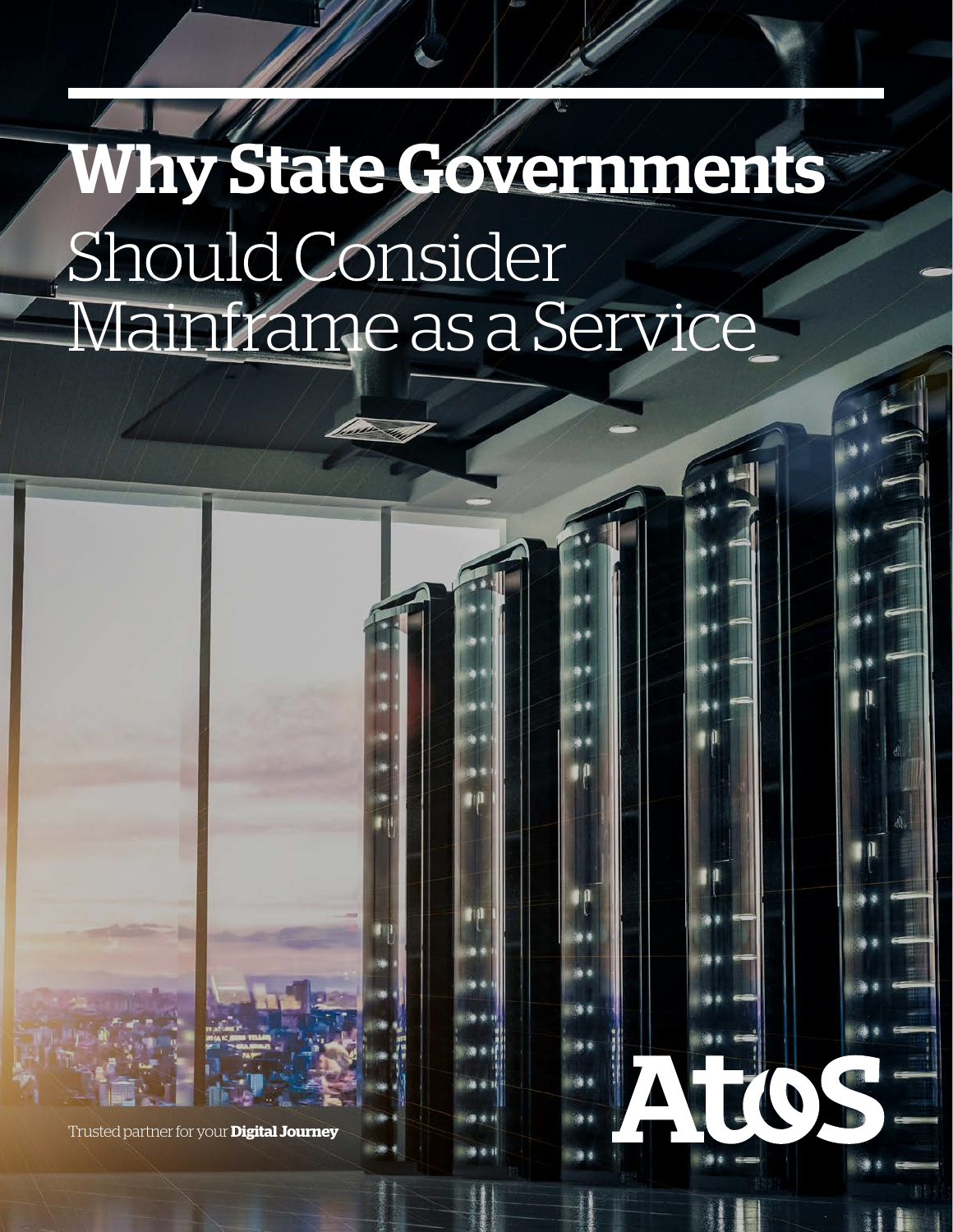#### **Introduction**

For state government agencies that process high-volume transactions, nothing can compare to the power of mainframe computing. Many state government agencies rely on mainframe computers for processing high-volume transactions, including motor vehicle departments, finance, health and Medicaid, social services and tax departments. Yet, mainframes are not without their drawbacks: They are costly to operate, the bulk of personnel with mainframe knowledge are retiring, and many state governments are finding their way to alternative platforms on which to run diverse workloads.

### Should I go?



Many states have begun moving applications off of mainframe platforms as non-mainframe solutions become increasingly available, costs increase around maintenance and many agencies begin to find it increasingly difficult to hire and maintain mainframe support staff, according to a report by The National Association of [State Technology Directors \(NASTD\)](https://higherlogicdownload.s3.amazonaws.com/NASTD/5d6c1d2a-df06-4b31-bf05-51026be46366/UploadedImages/2018_NASTD_State_Mainframe_Strategy_Survey.pdf).

"Existing support personnel are retiring and there is not a lot of mainframe capability in younger age groups," said Robert Duncan, senior account executive with Atos, a leading provider of information technology services. "Consequently, availability of mainframe resources for state agencies is a real challenge. That represents significant risk to the agencies because they have critical applications running on the mainframe and they need people to support them 7x24."

As more client agencies abandon mainframes, cost per user will increase, driving even more clients away from the mainframe. In fact, 79% of the states do not see future demand for mainframe power among their agency clients. This raises concerns of "the last man standing" scenario, in which one agency remains as the sole mainframe user, absorbing all the mainframe costs for the state, according to the NASTD report.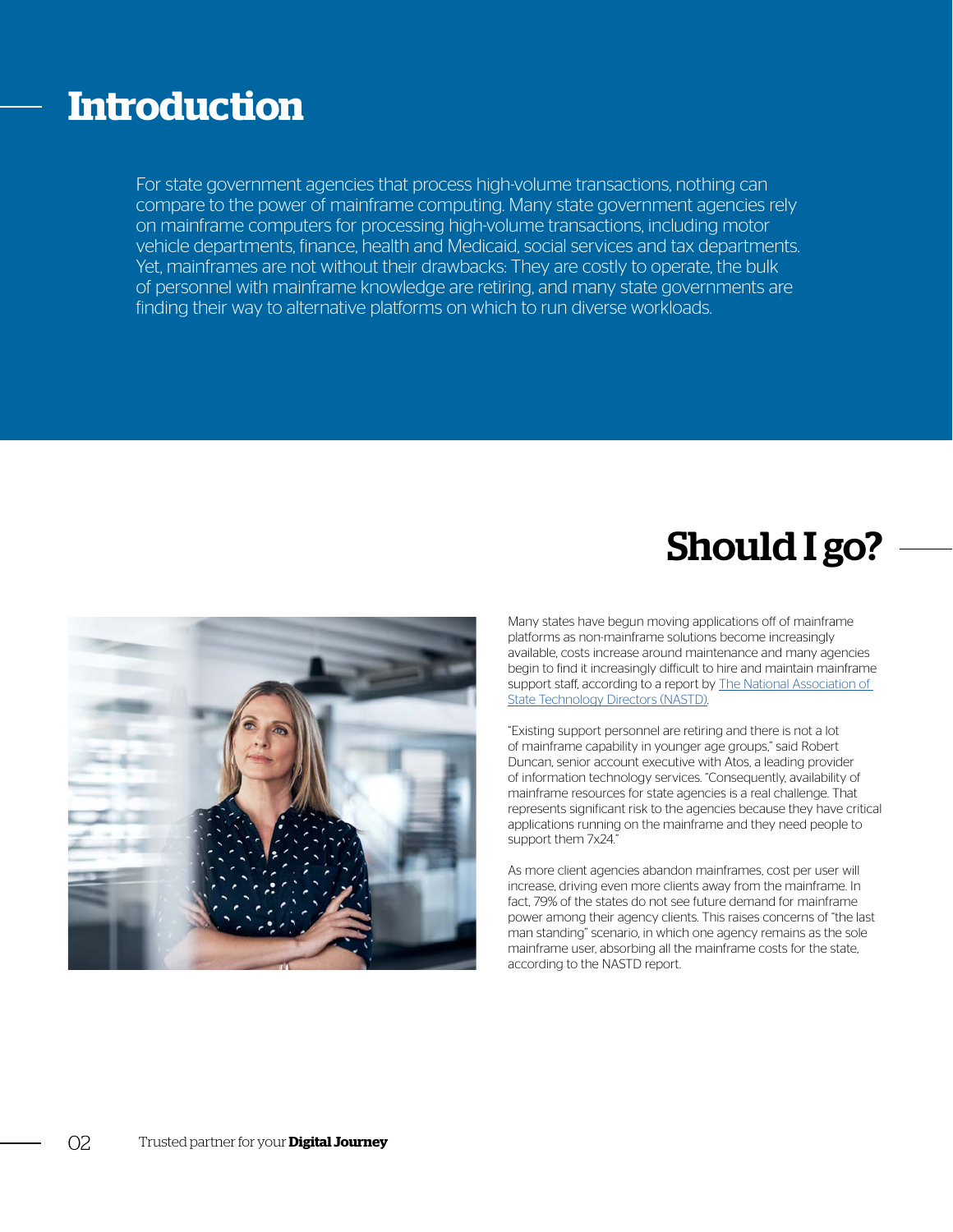## Or should I stay?

Yet, there are reasons that agencies maintain mainframe platforms. According to the NASTD survey, 95% of survey respondents point to legacy application support as the main reason to retain state mainframe computing power.

"Mainframes have long been viewed as a reliable, available and serviceable platform on which to run core applications and store associated data. But as time has gone on, they have remained untouched, as have the apps that run on them," according to the [Mainframe Modernization Survey 2018.](http://info.lzlabs.com/lzlabs-microsoft-mainframe-modernization-survey-2018) "In most cases they are written in legacy languages such as COBOL, PL/I and Assembler, which, if it isn't already, is likely to become a problem in the not too distant future, as the next generation are not learning these languages," the survey states.

Could organizations such as state agencies survive without mainframes? They certainly couldn't survive without the applications that are on their mainframes.

According to the Mainframe Modernization Survey 2018, which polled 500 senior IT leaders across Europe and North America, almost all senior IT decision makers (99%) reported that their organization's mainframe applications are considered important. Not only that, just under 30% say that the applications on the mainframe are mission critical.

#### Moreover, mainframe processing is critical to the success of customer-facing applications.

"For those businesses using it, mainframe forms the backbone of their digital customer interactions. While mobile and cloud applications get the most attention, nearly all of what they do depends on data and processes living in mainframe applications," according to a [2018 Forrester](https://resources.compuware.com/hubfs/Collateral/White_Papers/Forrester%20KPI%20study%203.21.18.pdf?utm_campaign=FY18Q4_AR_Forrester_Study&utm_source=ebook&utm_medium=9steps)  [Research Consulting survey](https://resources.compuware.com/hubfs/Collateral/White_Papers/Forrester%20KPI%20study%203.21.18.pdf?utm_campaign=FY18Q4_AR_Forrester_Study&utm_source=ebook&utm_medium=9steps) of 160 mainframe developers and decisionmakers. Seventy-two percent of those surveyed say their customer-facing applications are completely or very reliant on mainframe processing.

Further, in coming decades mainframes will continue to play a prominent role in business automation. Mainframe remains an essential environment for business-critical applications in many organizations: More than 70% of all business IT operations happen on mainframes.

Mainframes are open, flexible, and secure and are typically part of total Information and Communications Technology (ICT) service delivery. They can be deployed as stand-alone systems or integrated with other platforms.

### Why agencies outsource their mainframes to Atos



#### **Focus on core business**

- Unburden resources, prepare for digital transformation
- Innovation, make optimal use of platform capabilities



#### **Continuity**

• High availability, graying of specialized staff, access to SMEs, compliance



#### **Flexibility**

- Seamlessly scale up and down, pay as you go
- CapEx -> OpEx



#### **Lower TCO**

- Size does matter in mainframe
- Lower price per MIPS, usagebased charging



#### **Transition and service delivery**

- Low risk: excellent record as a reliable mainframe service provider conducting many migrations without business disturbance
- High customer satisfaction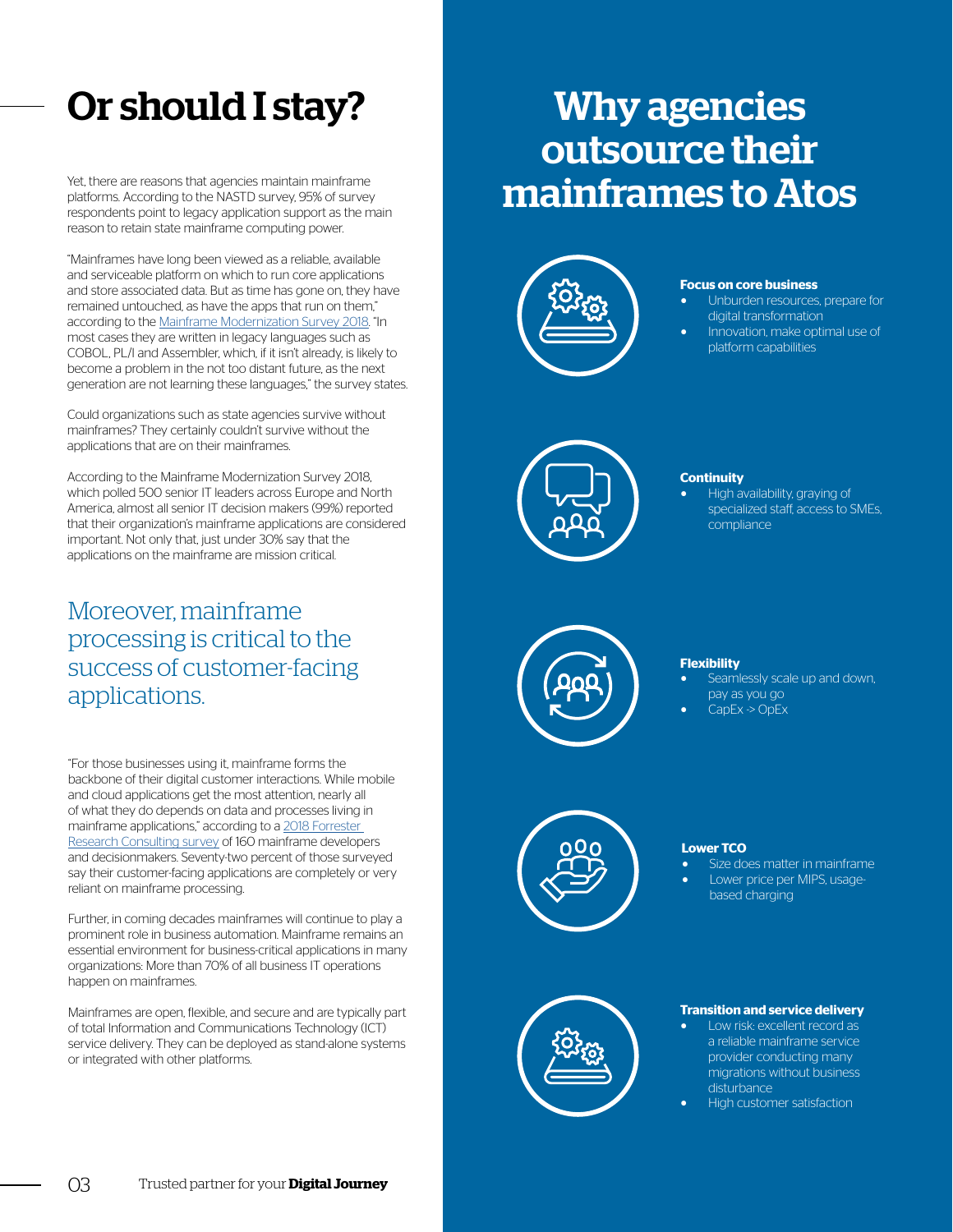### Drive new and agile solutions with mainframe key performance indicators

Despite its reputation as an old platform, mainframe powers a critical portion of applications that help improve the customer experience. Government agencies, businesses and providers of mainframe services must implement modern tools and processes to make mainframe development a driver of quick and efficient high-quality applications. One critical element of business modernization is a robust program of key performance indicators (KPIs) designed to focus firms on the metrics that will truly increase quality, velocity, and efficiency of development, according to a [2018 Forrester Research Consulting survey](https://resources.compuware.com/hubfs/Collateral/White_Papers/Forrester%20KPI%20study%203.21.18.pdf?utm_campaign=FY18Q4_AR_Forrester_Study&utm_source=ebook&utm_medium=9steps).

To succeed in the digital age, states will need to manage increasing workloads with fewer workers. To do this, they must bring greater focus to velocity and efficiency of mainframe development and leverage KPIs and metrics as workforce skills gaps expand.

### The increasing need for mainframe as a service

With legacy applications to maintain, mainframes are not going away anytime soon. However, mainframe talent constraints are a major concern for the 53% of state agencies still managing their mainframes in-house. This, combined with costs of replacing mainframes outright makes it necessary for agencies to consider outsourcing mainframe operations.

Enter mainframe as a service (MFaaS), which transfers support of the mainframe infrastructure to a capable third party, relieving agencies of these common and very real concerns.

MFaaS, sometimes called mainframe cloud, provides compute and storage capabilities as a cloud service. While agencies still

retain the costs for compute, storage and batch time consumed in normal operations, the MFaaS provider takes care of upgrades and maintenance, which can translate to dramatic cost and risk avoidance for government agencies.

As a result, government workers can focus on business functions rather than on the mainframe infrastructure.

#### Atos creates fully-leveraged mainframe data center hubs

Atos' MFaaS solution provides organizations with a fully managed mainframe infrastructure consisting of hardware and operating system (OS) software, transaction processing, database and timesharing software. Key benefits of the service include:



**Access to up-to-date mainframe hardware, software and support**



**Delivery of mainframe functionality where and when customer demand requires**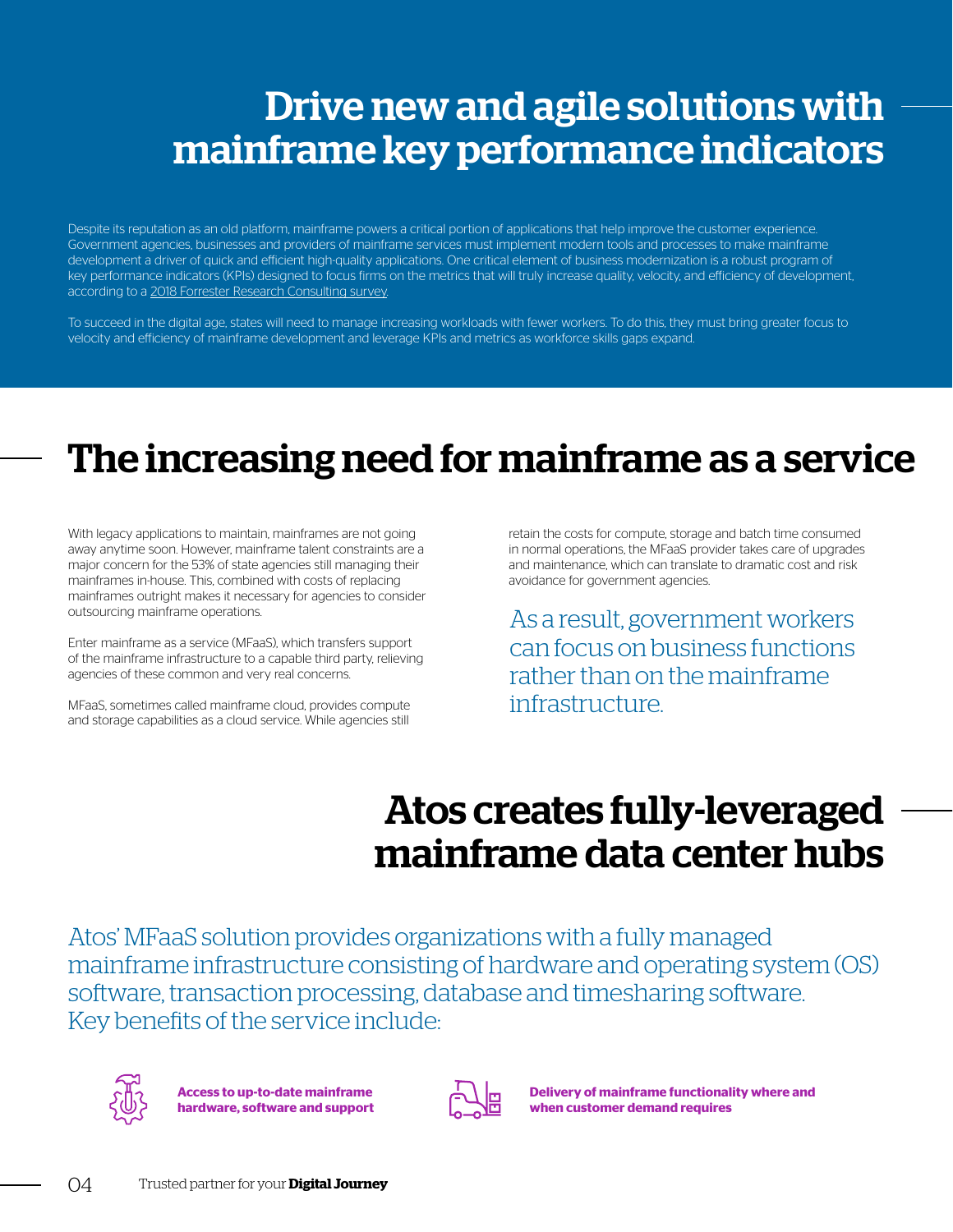Atos' MFaaS also provides Atos-owned hardware, software and technical support 24 hours a day, 365 days a year. It provides remote access for development, training and additional capacity for applications.

The infrastructure components (hardware and software) are kept up-and-running, up to date, and ready-to-use. Atos monitors performance of the infrastructure and changes the capacity available to deliver the service as required.

"The Atos MFaaS offering is a fully leveraged environment, distributed across two different data centers in Irving, Texas and Charlotte, N.C.," said Barry Robinson, mainframe solution architect at Atos. The mainframe data center hubs share compute capacity, direct-access storage devices (DASD), and virtual tape storage. The service is based on resource-based pricing and offers full failover protection both within the local data center and to the remote data center in case of a disaster event.

The mainframe hub data centers are equipped with the most current mainframe technology and specialty engines to accommodate the latest innovations in areas such as artificial intelligence, blockchain and cloud object storage.

Atos also has compliance capability built into the MFaaS offerings. States have a tremendous amount of compliance responsibility. They must adhere to complex regulations such as the Criminal Justice Information Service (CJIS), Federal Information Security Act (FISMA), Health Insurance Portability and Accountability Act (HIPPA), IRS 1075 and The Payment Card Industry (PCI) Data Security Standard.

"Agencies tell us what they need, and we build it in. Some states want to get out of managing compliance," Duncan said. In addition, state IT decision makers do not have to worry about regularly certifying personnel to manage compliance in order to meet audit requirements.

#### Atos Syntel: manage, migrate, modernize

The business landscape is evolving at an **digital enterprise.** alarming pace. Built-to-last legacy enterprise systems struggle to keep up with the pace of change. Therefore, to maintain a competitive edge, it is important to revive, re-host and reengineer legacy systems. Modernizing critical IT systems could mean a huge investment. Atos Syntel's legacy modernization solution — Manage, Migrate and Modernize (MIII) — enables state agencies to modernize their IT systems with minimal investment.

Atos Syntel's legacy modernization services transform businesses into digital enterprises with loosely coupled, flexible, service-oriented integration and accelerators. Atos' legacy modernization services can help state agencies transform while they continue to perform. The migration and modernization framework makes an IT portfolio agile and robust enough to scale up and match the demanding business needs under IT governance.

**Modernize for a** 

**Manage services to stabilize the application environment.**

> **Migrate services to establish transitional architecture.**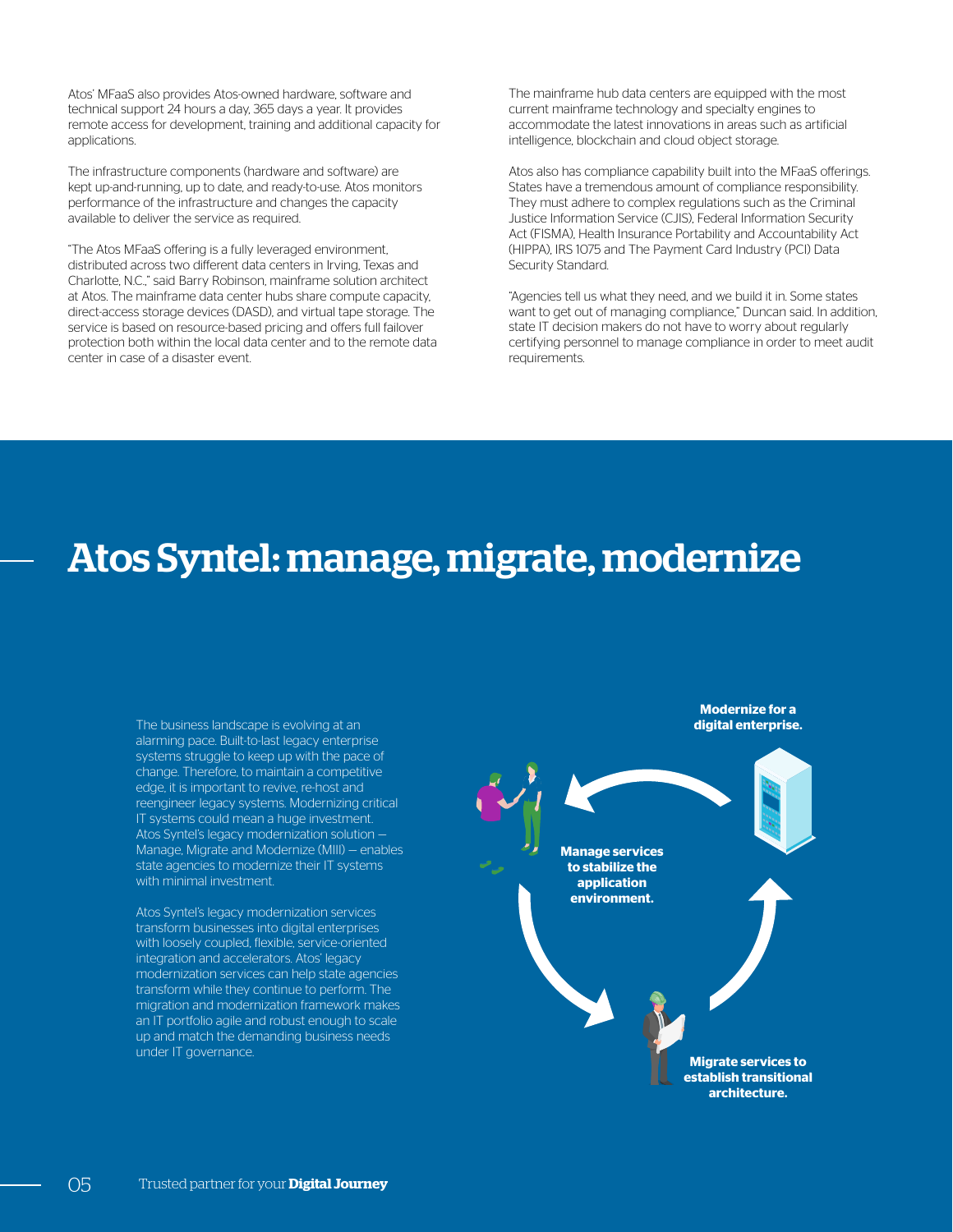### MFaaS allows for the mainframe to modernize

As government agencies and enterprises modernize their IT infrastructures to offer better services to constituents or customers in a rapidly changing digital world, how does the mainframe fit into present day modernization efforts?

As mainframe workloads increase, driven by modern analytics, blockchain, and more mobile activity hitting the platform, customer-obsessed companies and organizations should seek to modernize application delivery and remove roadblocks to innovation, according to the 2018 Forrester Research Consulting survey.

With modernization in mind, Atos continues to provide and develop mainframe services, as well as working to continue optimizing the pricing and performance of mainframes. Currently, Atos is developing services including Linux on IBM z, Big Data analytics, blockchain, mobile on z and machine learning initiatives.

#### Enrolling in the Atos Mainframe Academy

Atos addresses the mainframe expertise shortage by teaching prospective candidates about how to manage mainframes. Most universities and colleges discontinued mainframe curricula in favor of x86 computer platforms to offer candidates a quicker path to careers.

Atos has developed an internal training program for a longterm career path utilizing multiple training providers, along with leveraged training from 3rd party software vendors. Additionally, educational content from 3rd party software vendors is collected and used as additional study materials.

Atos can develop new mainframe talent from a global resource pool and ensure candidates are educated in all technical aspects of mainframe engineering. Graduates both understand and can observe best practices to ensure that mainframe operations are always highly efficient.

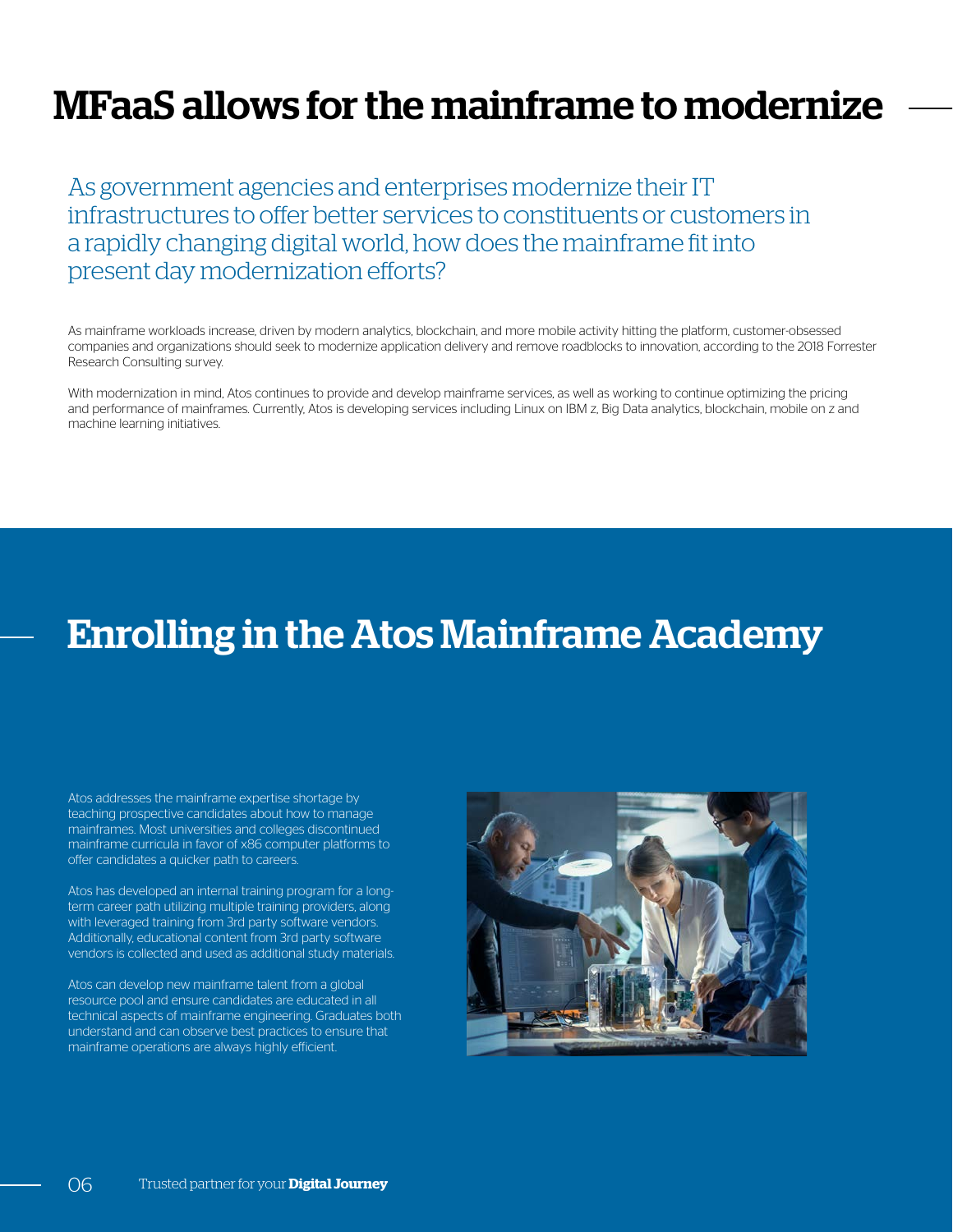### The bottom line in mainframe as a service

With many legacy and critical business applications still living on the mainframe — and unlikely to move anytime soon — agencies shouldn't write off mainframes just yet.

Instead of spending large portions of limited budgets nursing aging mainframe computers along, moving to an MFaaS offering can prove a viable option for many state governments. MFaaS provides the benefits of a mainframe computing platform without the responsibility of keeping the hardware up to date or training staff, allowing governments to get back to what they do best: Serving their citizens.

Atos has extensive experience in mainframe services, holding a market-leading position in Europe and North America. With over 40 years of experience, Atos is strategically positioned to provide flexible solutions to meet varying requirements, as well as improve total cost of ownership.

Atos MFaaS can offer state governments big iron without big headaches. Talk with Atos today, and begin to reap the rewards of mainframe computing delivered as an efficient, modern service.

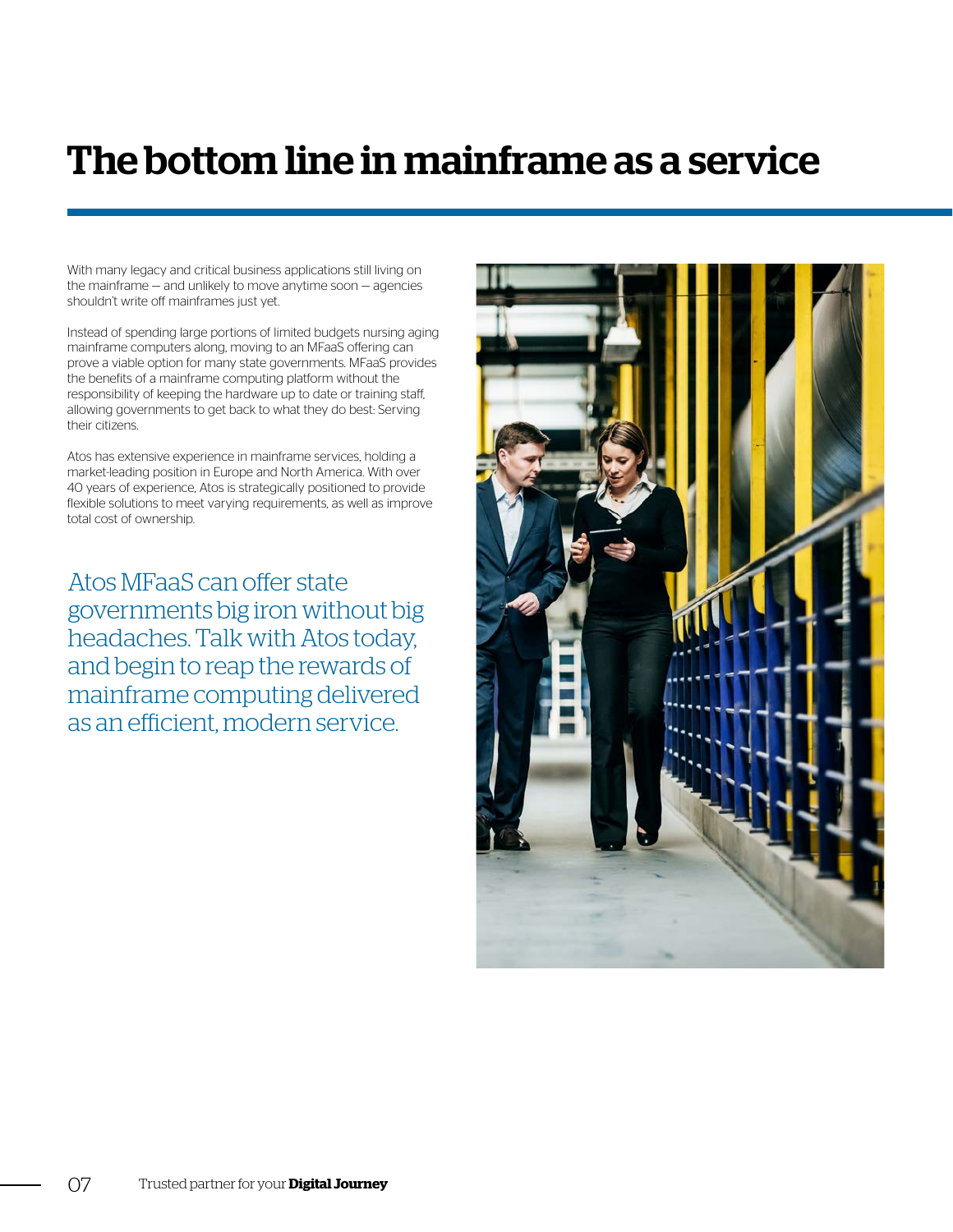### Case Study: MFaaS slashes state agency mainframe costs

With the aim to beef up security and cut costs, IT managers at a state technology agency recently sought to refresh their mainframe environment from one that had been in place for nearly a decade. As the lead IT agency for the state, it provides shared tech services (using mainframes) to other government organizations across the region. It also provides mainframe services to the state's residents, including tax submissions and Medicaid/Medicare health reimbursements.

With the contract up on its current mainframe service, which contained crucial citizen data, officials wanted to reduce mainframe costs, improve security and add flexibility around pricing.

Atos' MFaaS offering allowed the IT agency to do just this while remaining compliant with federal government regulations, including the Federal Information Security Management Act (FISMA), a stringent security regulation.

"The state was outsourcing but did not receive any relief on costs," said Robert Duncan, senior account executive with Atos, a leading provider of information technology services. By turning to Atos, IT officials refreshed their entire mainframe environment, introducing encryption into the mainframe environment and improving security. Atos provided a flexible pricing model along with features that allow the state agency to make decisions that are best for the business.

With crucial personal data stored on the mainframe, the state sought out a mainframe service that could comply with stringent regulatory requirements and be delivered entirely onshore. It also needed to design a system with its multi-sourcing service integrator in order to integrate service desk tooling, alerts and manual tickets into a third-party service desk system. Additionally, the state had to integrate chargeback reporting and service-level agreement information into the new mainframe system.

#### Finally, it would require extensive work to migrate or replace its existing mainframe software.

The agency turned to Atos, which evaluated the existing environment and determined that the mainframe's MIPS could be cut in half, from 4,000 to 2,000, and the number of logical partitions could be reduced, greatly reducing software and operating costs.

Both the mainframe and the agency's storage solutions were completely refreshed, improving uptime, support costs and encryption at rest. Ultimately, the IT agency was able to improve security and glean more than \$70 million in savings over its previous system.